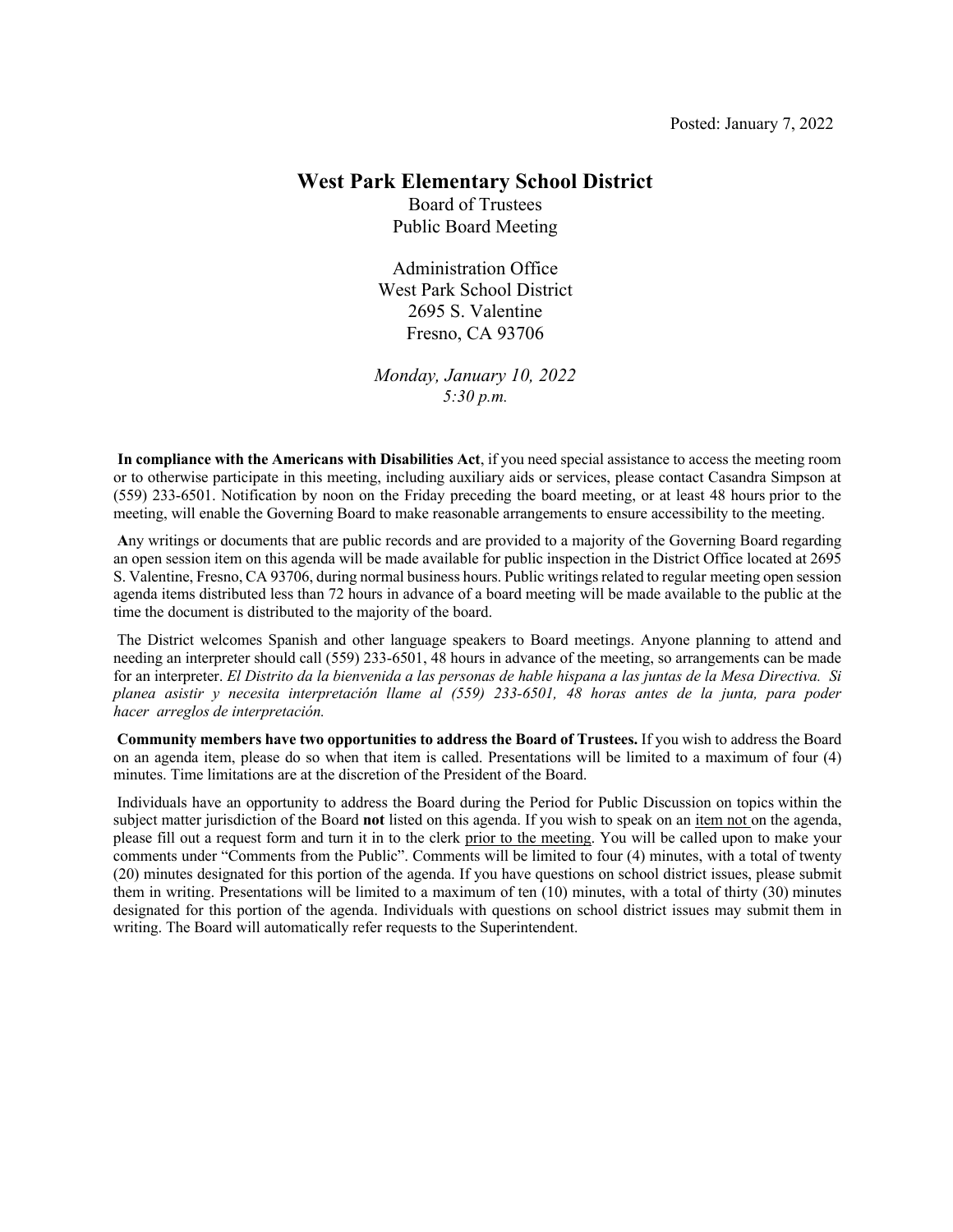### **AGENDA**

### I. **OPENING BUSINESS**

A. Call Public Session to Order B. Roll Call: Anna Benavidez Aida Garcia Kimberly Vivenzi Mark Vivenzi (Open Seat) C. Pledge of Allegiance D. Adopt Agenda

### II. **REPORTS AND PRESENTATIONS**

Outside Investigator Jeffrey Hollis will report to the Board regarding the conclusion of his investigation into complaints raised in a letter of no confidence submitted against a District administrator.

### III. **PUBLIC COMMENT PERIOD**

Public Comment on any item of interest to the public that is within the Board's jurisdiction will be heard. The Board may limit comments to no more than four (4) minutes pursuant to Board Policy. Public comment will also be allowed on each specific agenda item prior to Board action thereon.

### IV. **CONSENT CALENDAR**:

Items listed under the Consent Calendar are considered to be routine and are acted on by the Board of Trustees in one motion. There is no discussion of these items before the Board vote unless a member of the Board, staff, or public requests specific items be discussed and/or removed from the Consent Calendar. It is understood that the Administration recommends approval on all Consent Items. Each item on the Consent Calendar approved by the Board of Trustees shall be deemed to have been considered in full and adopted as recommended.

A. Routine business transactions, annual renewal of programs, bids, agreements, notices of public hearings, and proclamations:

- 1. Regular Board Meeting Minutes December 13, 2021
- 2. Special Board Meeting Minutes December 15, 2021
- 3. Special Board Meeting Minutes December 20, 2021
- 4. Approve Current Invoices for Payment for December, 2021
- 5. Approve Payroll Disbursement for December, 2021
- 6. AB 361 Findings to Continue Telephonic Meetings Through February 9, 2022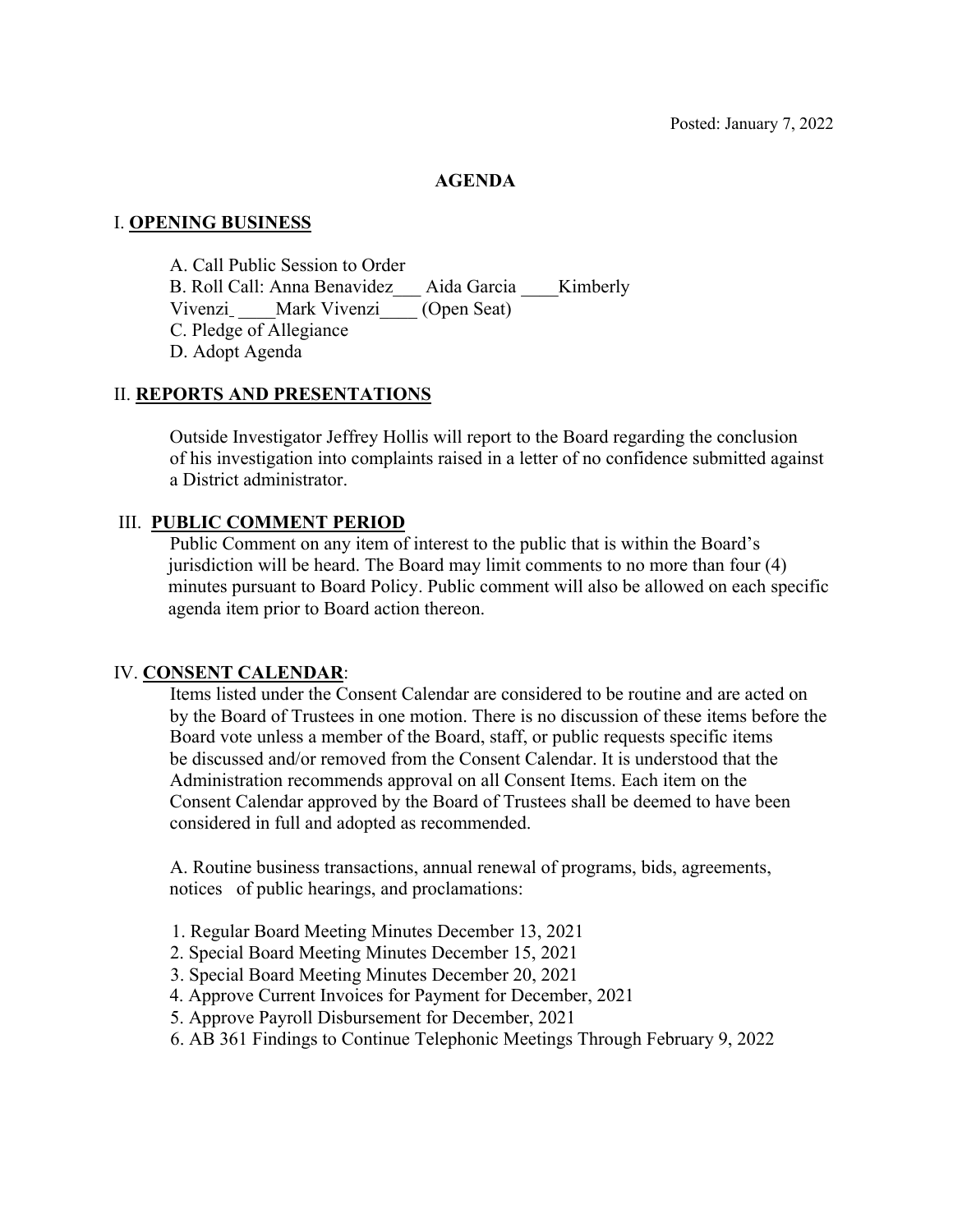## V. **ACTION ITEMS**

- A. APPROVAL: Creation of New Position and Job Description for Executive Assistant to the Superintendent
- B. APPROVAL: Creation of New Position and Job Description for Director of Human Resources
- C. APPROVAL: Creation of New Position and Job Description for Site Office Manager
- D. APPROVAL: Creation of New Position and Job Description for Student and Community Liaison
- E. APPROVAL: Superintendent Contract
- F. APPROVAL: Contract with Phil Alne CPA JPA Properties, Inc. for Accounting and Forensics Services

### VI. **PUBLIC COMMENT PERIOD RE: CLOSED SESSION ITEMS**

General public comment on any closed session item that will be heard. The Board may limit comments to no more than four (4) minutes pursuant to Board policy. Following public comment on closed session agenda items, the Board will immediately recess into closed session.

### VII. **CLOSED SESSION**

- A. Conference with Legal Counsel Existing Litigation (Government Code Section 54956.9(d)(1)) Name of Case: EEOC Case No. 485-2020-00499
- B. Conference with Legal Counsel Anticipated Litigation (Government Code Section 54956.9(d)) Number of cases: 1
- C. Public employee discipline/release/dismissal/resignation (Government Code Section 54957)
- D. Public employee appointment/employment (Government Code Section 54957(b)) Title: Superintendent Title: Executive Assistant to the Superintendent Title: Director of Human Resources Title: Director of Maintenance, Operations and Transportation Title: Site Office Manager Title: Student and Community Liaison